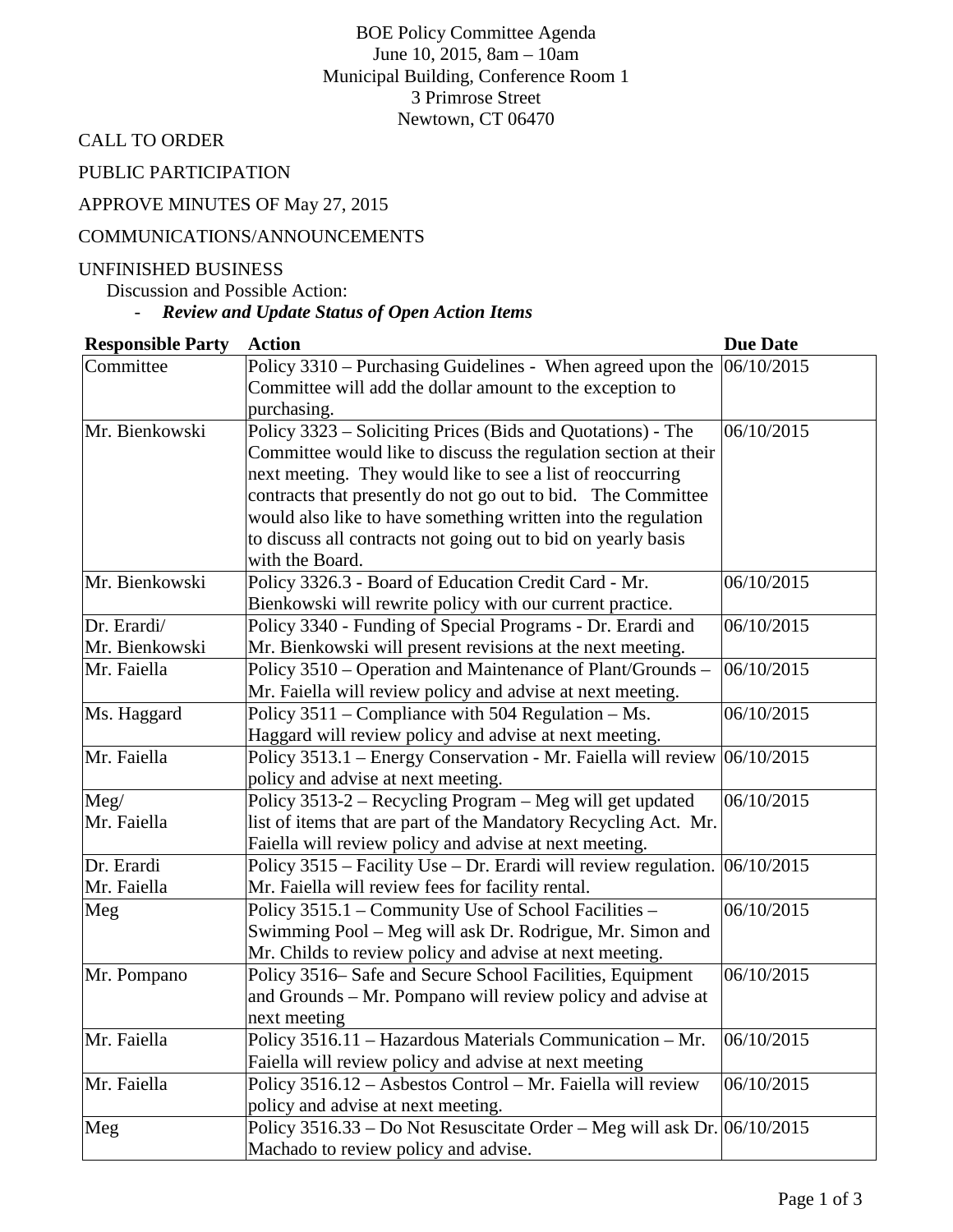### BOE Policy Committee Agenda June 10, 2015, 8am – 10am Municipal Building, Conference Room 1 3 Primrose Street Newtown, CT 06470

| Meg        | Policy 3516.4 – Sex Offender Notification - Meg will contact | 06/10/2015 |  |  |
|------------|--------------------------------------------------------------|------------|--|--|
|            | CABE Legal to see if policy should be included. If CABE      |            |  |  |
|            | Legal determines policy should be included, Meg will forward |            |  |  |
|            | policy to Mr. Pompano and Chief Kehoe to review and advise.  |            |  |  |
| Meg        | Policy 3516.5 – Sex Offender on School Property – Meg will   | 06/10/2015 |  |  |
|            | contact CABE Legal to see if policy should be included. If   |            |  |  |
|            | CABE Legal determines policy should be included, Meg will    |            |  |  |
|            | forward policy to Mr. Pompano and Chief Kehoe to review      |            |  |  |
|            | and advise.                                                  |            |  |  |
| Dr. Erardi | Policy 5132 - Student Dress and Grooming – Dr. Erardi will   | 06/10/2015 |  |  |
|            | survey the principals and students and get back to the       |            |  |  |
|            | Committee with a recommendation.                             |            |  |  |

#### NEW BUSINESS

Discussion and Possible Action:

### − *Future Meeting Schedule*

# − *HB 7017 (An Act Concerning Student Data Privacy)*

# − *Series 3000 (Business/Non-Instructional Operations):*

| Policy # | <b>Policy Title</b>                        | <b>Responsible Party</b> |
|----------|--------------------------------------------|--------------------------|
| 3400     | <b>Accounts</b>                            | Mr. Freedman             |
| 3410     | <b>System of Accounts</b>                  | Mr. Freedman             |
| 3420     | <b>Classification of Expenditures</b>      | Mr. Freedman             |
| 3430     | <b>Periodic Financial Reports</b>          | Mr. Freedman             |
| 3431     | <b>Treasurer's Report</b>                  | Mr. Freedman             |
| 3432     | <b>Budget and Expense Reports</b>          | Mr. Freedman             |
| 3433     | <b>Annual Financial Reports</b>            | Mr. Freedman             |
| 3434     | Periodic Audit                             | Mr. Freedman             |
| 3435     | Fraud Prevention and Investigation         | Mr. Freedman             |
| 3440     | Inventories                                | Mr. Freedman             |
| 3450     | Monies in School Buildings                 | Mr. Freedman             |
| 3451     | Petty Cash Funds                           | Mr. Freedman             |
| 3452     | <b>Revolving Funds</b>                     | Mr. Freedman             |
| 3453     | School Activity Fund                       | Mr. Freedman             |
| 3453.1   | <b>Unexpended Class Funds</b>              | Mr. Freedman             |
| 3454     | Gate Receipts and Admission                | Mr. Freedman             |
| 3455     | <b>High School Concession Stand</b>        | Mr. Freedman             |
| 3500     | <b>Non-Instructional Operations</b>        | Ms. Hamilton             |
| 3510     | Operation and Maintenance of Plant/Grounds | Ms. Hamilton             |
| 3511     | Compliance with 504 Regulations            | Ms. Hamilton             |
| 3512     | <b>Buildings</b>                           | Ms. Hamilton             |
| 3513     | <b>Utilities</b>                           | Ms. Hamilton             |
| 3513.1   | <b>Energy Conservation</b>                 | Ms. Hamilton             |
| 3513.2   | <b>Recycling Program</b>                   | Ms. Hamilton             |
| 3514     | Equipment (Home Use of)                    | Ms. Hamilton             |